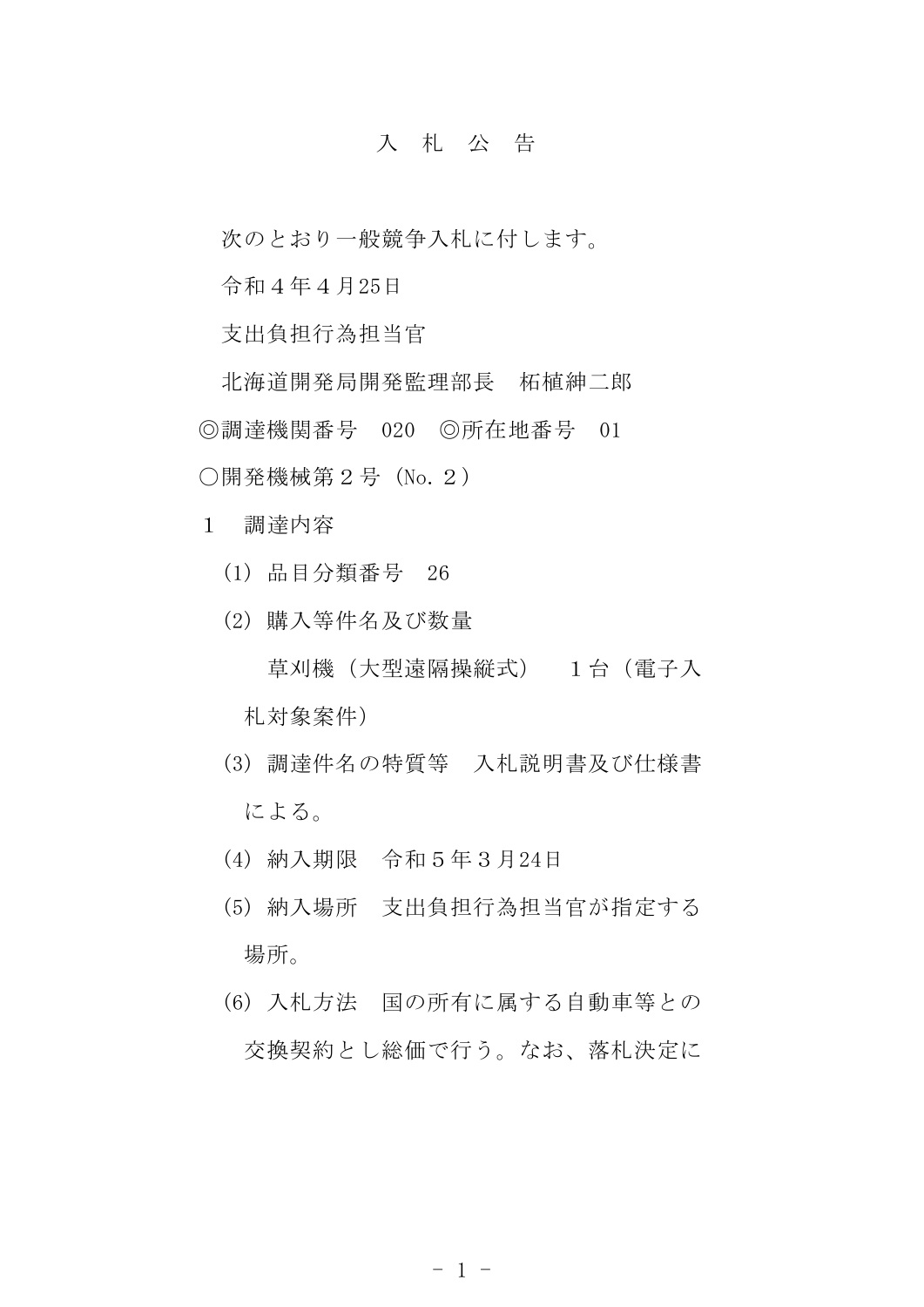当たっては、入札書に記載された金額に当該 金額の100 分の10に相当する額を加算した金 額(当該金額に1円未満の端数があるときは、 その端数金額を切り捨てた金額)をもって落 札価格とするので、入札者は、消費税及び地 方消費税に係る課税事業者であるか免税事業 者であるかを問わず、見積もった契約金額の 110分の100に相当する金額を記載した入札書 を提出すること。

- (7) 電子調達システムの利用 本案件は、申請 書等の提出及び入札を電子調達システムで行 う対象案件である。なお、電子調達システム により難い場合は、紙入札方式参加願を提出 するものとする。
- 2 競争参加資格
	- (1) 予算決算及び会計令第70条及び第71条の規 定に該当しない者であること。
	- (2) 令和04・05・06年度国土交通省競争参加資 格(全省庁統一資格)「物品の製造」又は「物 品の販売」において、A、B又はC等級に格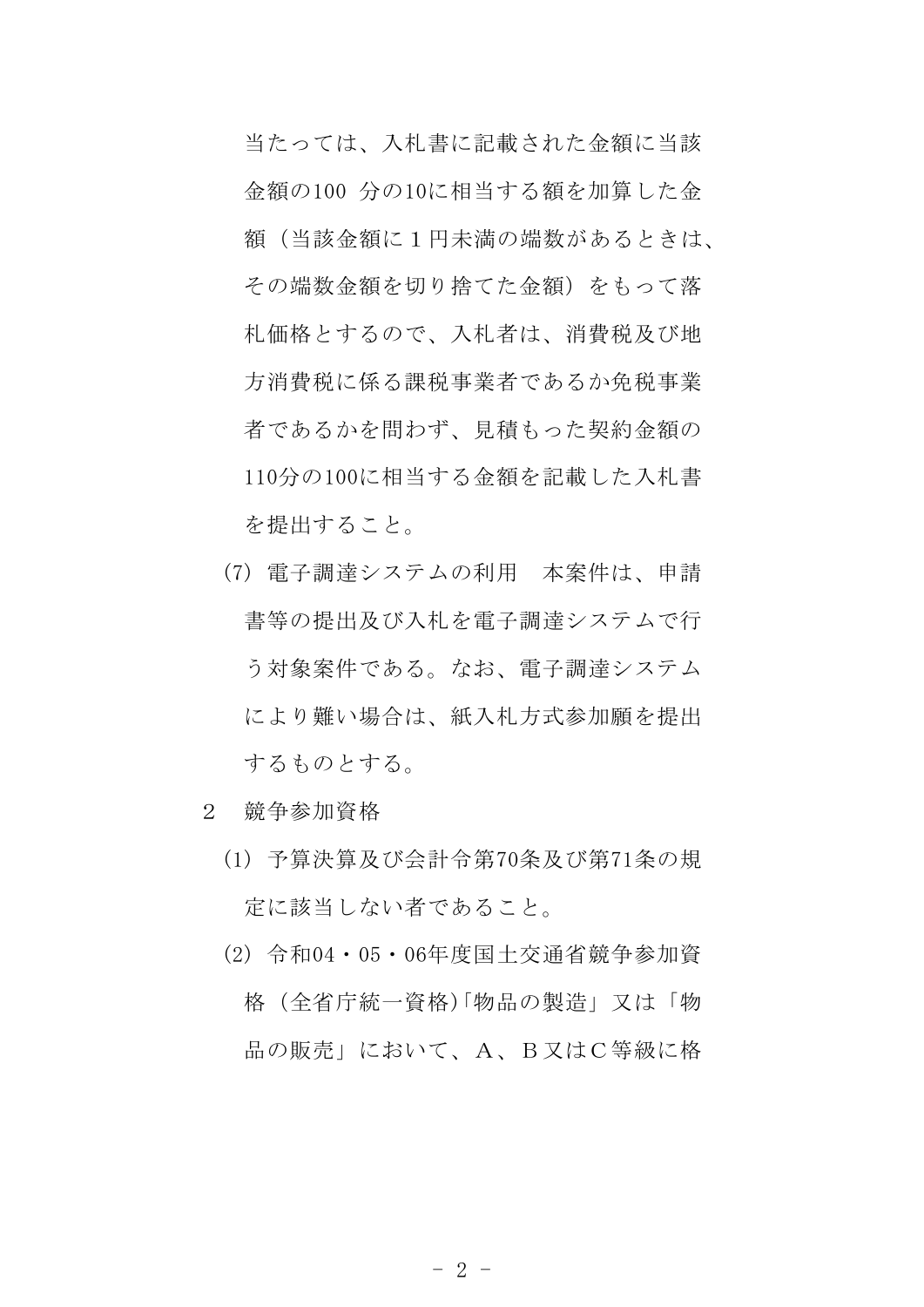付けされ、北海道地域の競争参加資格を有す る者であること。

- (3) 会社更生法に基づき更生手続開始の申立て がなされている者又は民事再生法に基づき再 生手続開始の申立てがなされている者(「競争 参加者の資格に関する公示」に基づき書類を 提出した者を除く。)でないこと。
- (4) 当該調達物品又は類似品に係る製造実績若 しくは納入実績があることを証明した者であ ること。
- (5) 当該調達物品に関し、迅速なアフターサー ビス・メンテナンスの体制が整備されている ことを証明した者であること。
- (6) 予算決算及び会計令第73条の規定に基づき、 支出負担行為担当官が定める資格を有する者 であること。
- (7) 申請書等の受領期限から開札の時までの間 に、北海道開発局長から指名停止を受けてい ないこと。
- (8) 電子調達システムを利用する場合は、電子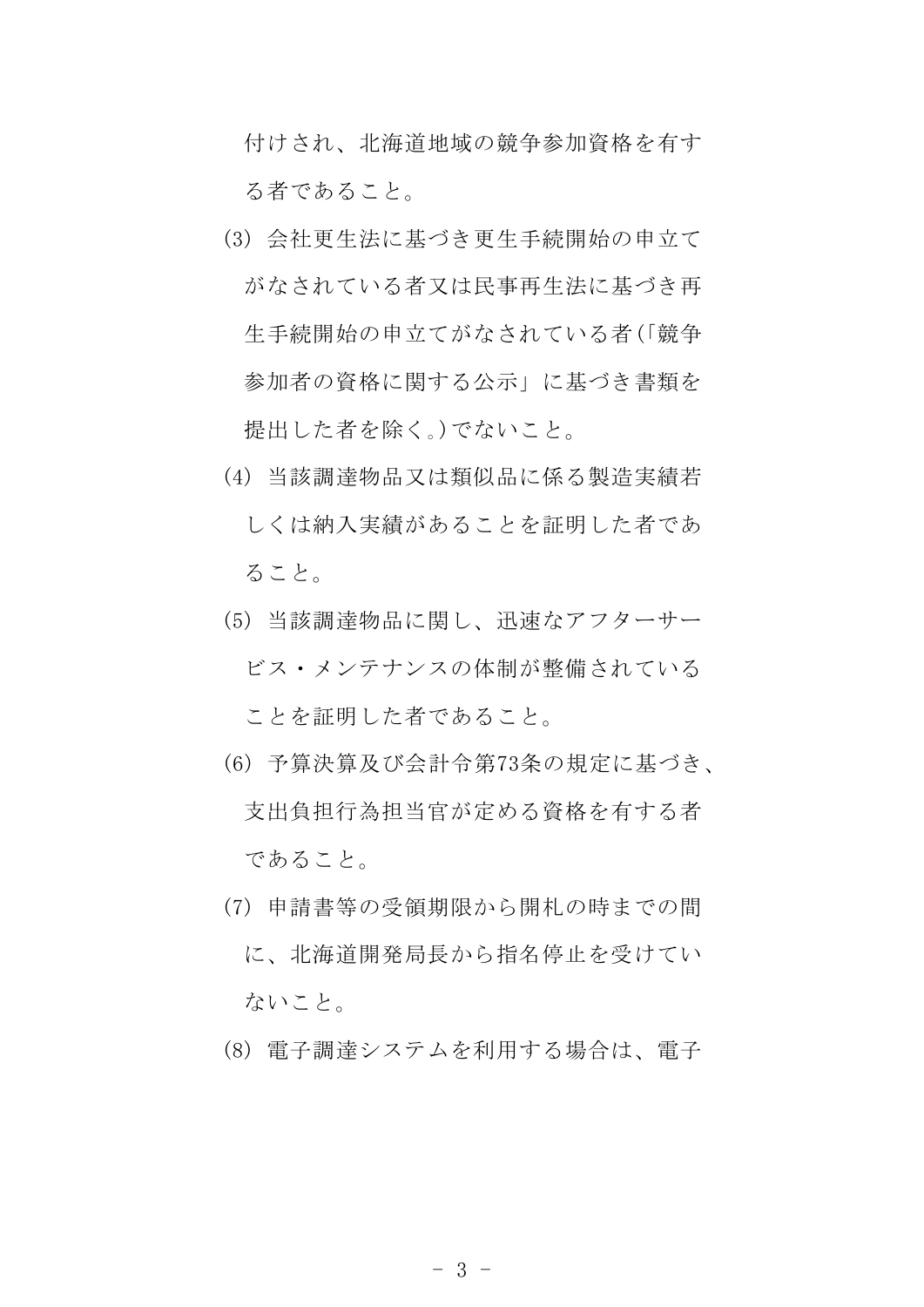証明書(ICカード)を取得していること。

- (9) 警察当局から、暴力団員が実質的に経営を 支配する者又はこれに準ずるものとして、国 土交通省公共事業等からの排除要請があり、 当該状態が継続している者でないこと。
- 3 入札書の提出場所等
	- (1) 入札書の提出場所、契約条項を示す場所、 入札説明書の交付場所及び問い合わせ先

〒060 -8511 札幌市北区北8条西2丁目 北海道開発局事業振興部機械課機械予算係

伊藤 正規 電話011-709-2311 内線5399

(2) 電子調達システムのURL及び問い合わせ 先

政府電子調達(GEPS)

https://www.geps.go.jp/

上記3(1)の問い合わせ先に同じ。

- (3) 入札説明書の交付方法 上記3(1)の交付 場所にて交付する。
- (4) 電子調達システムによる入札書類データ (申請書等)の受領期限及び紙入札方式によ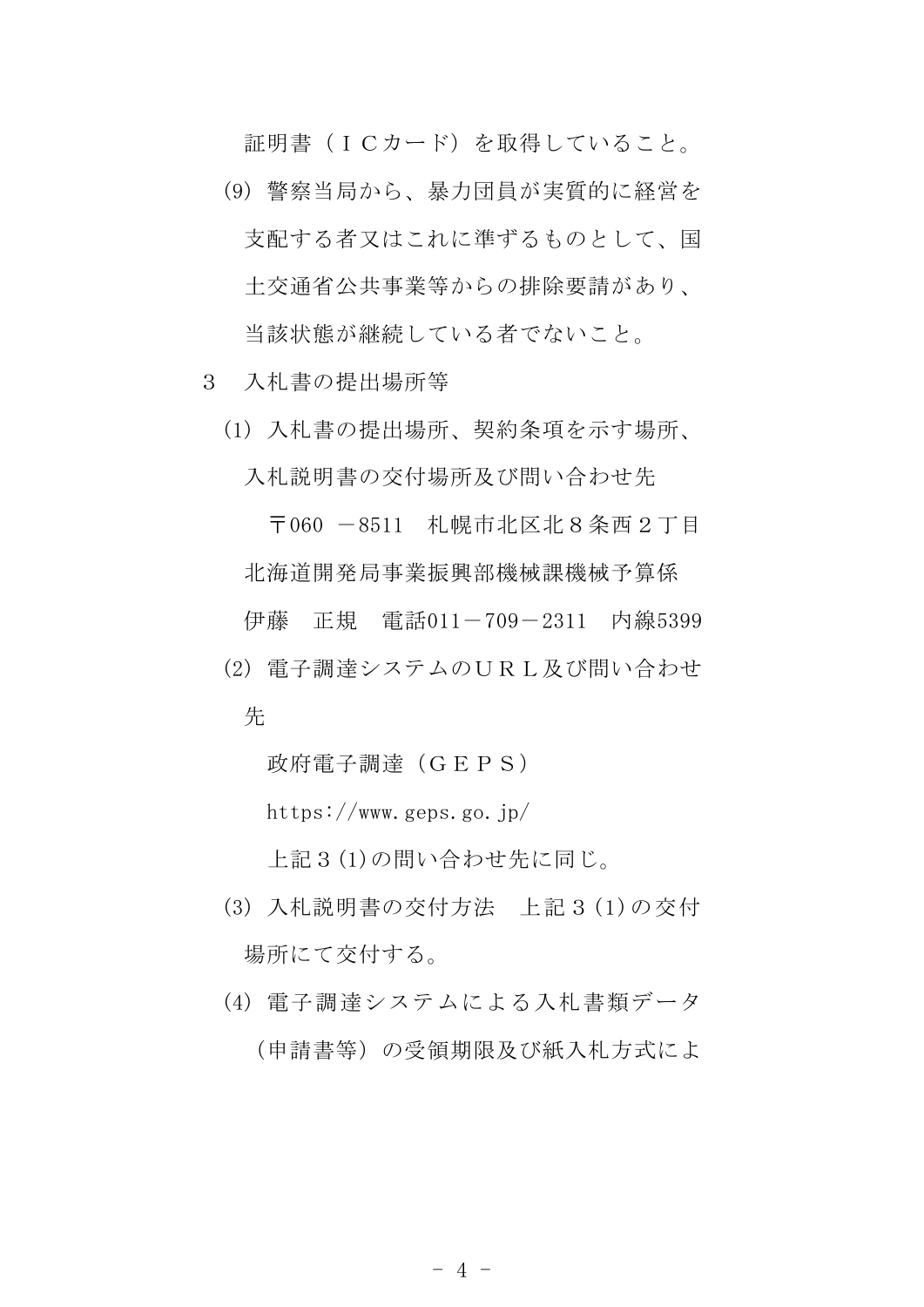る申請書等の受領期限 令和4年5月25日12 時00分

- (5) 電子調達システムによる入札書及び紙入札 方式による入札書の受領期限 令和4年6月 21日12時00分
- (6) 開札の日時及び場所 令和4年6月23日10 時00分 北海道開発局事業振興部機械課
- 4 その他
- (1) 契約手続において使用する言語及び通貨 日本語及び日本国通貨。
- (2) 入札保証金及び契約保証金 免除。
- (3) 入札者に要求される事項
	- ① 電子調達システムにより参加を希望する 者は、入札書類データ(申請書等)を所定 の受領期限までに上記3(2)に示すURL に提出しなければならない。
	- ② 紙入札方式により参加を希望する者は、 必要な申請書等を所定の受領期限までに上 記3(1)に示す場所に提出しなければなら ない。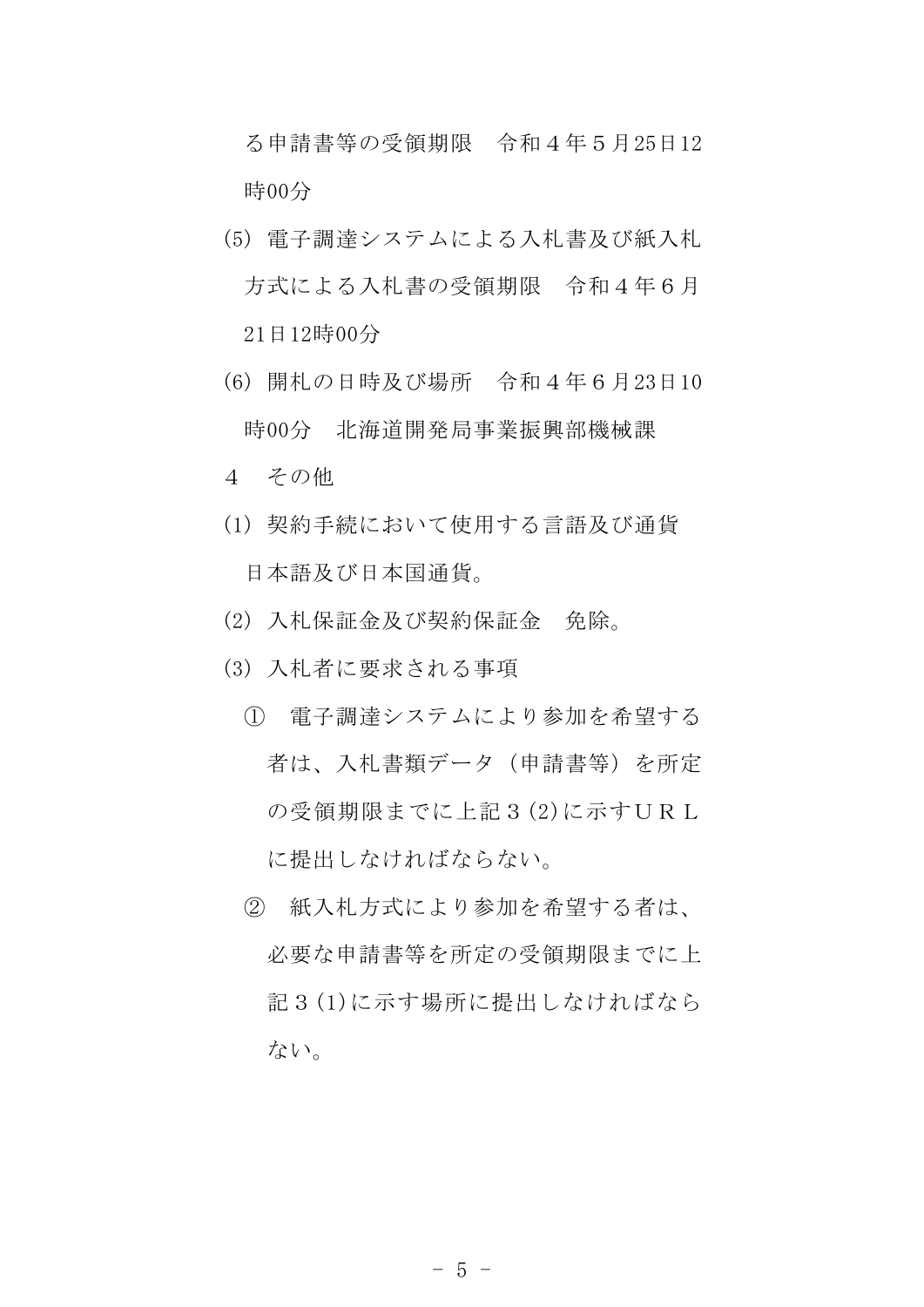なお、上記①及び②のいずれの場合も、開 札日の前日までの間において、支出負担行為 担当官から当該書類に関し説明を求められた 場合は、それに応じなければならない。

- (4) 入札の無効 本公告に示した競争参加資格 のない者のした入札及び入札に関する条件に 違反した入札は無効とする。
- (5) 契約書作成の要否 要。
- (6) 落札者の決定方法 予算決算及び会計令第 79条の規定に基づいて作成された予定価格の 制限の範囲内で最低価格をもって有効な入札 を行った者を落札者とする。
- (7) 手続における交渉の有無 無。
- (8) 競争参加資格の決定を受けていない者の参 加 上記2(2)に掲げる一般競争参加資格の 決定を受けていない者も上記3(4)により申 請書等を提出することができるが、競争に参 加するためには、開札の時において、当該資 格の決定を受け、かつ、競争参加資格の確認 を受けていなければならない。なお、当該資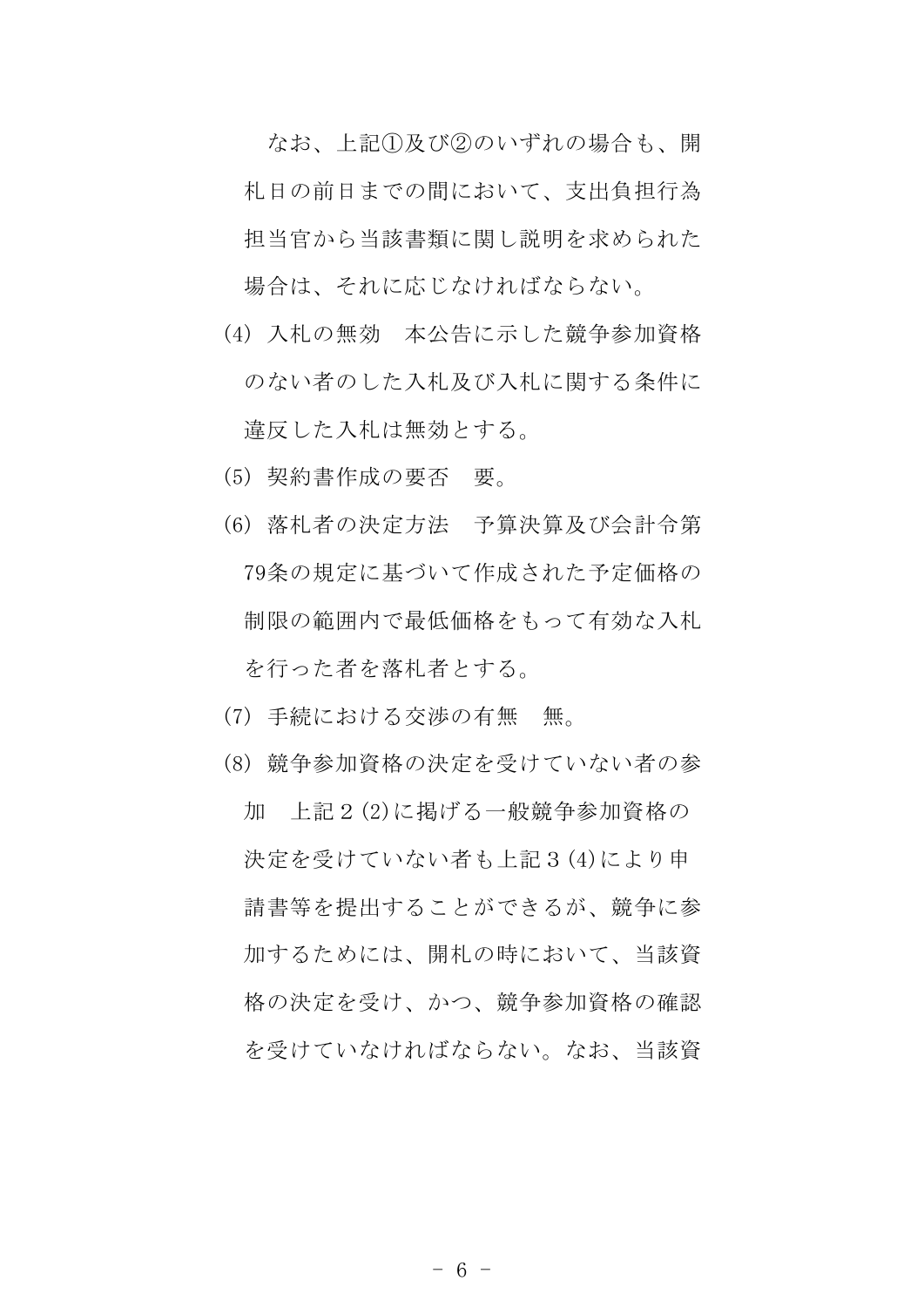格の申請は「競争参加者の資格に関する公示」 (令和3年3月31日付官報)により随時受け 付ける。

- (9) その他 詳細は入札説明書による。
- 5 Summary
	- (1) Official in charge of disbursement of the procuring entity: TSUGE Shinjirou, Director of Development Administration Department, Hokkaido Regional Development Bureau
	- (2) Classification of the products to be procured: 26
	- (3) Nature and quantity of the products to be purchased: Mowing machine (Remote control wide type) Quantity:1
	- (4) Delivery period: 24 March 2023
	- (5) Delivery place: The place specified by the Obligating Officer
	- (6) Qualification for participating in the tendering procedures: Suppliers eligible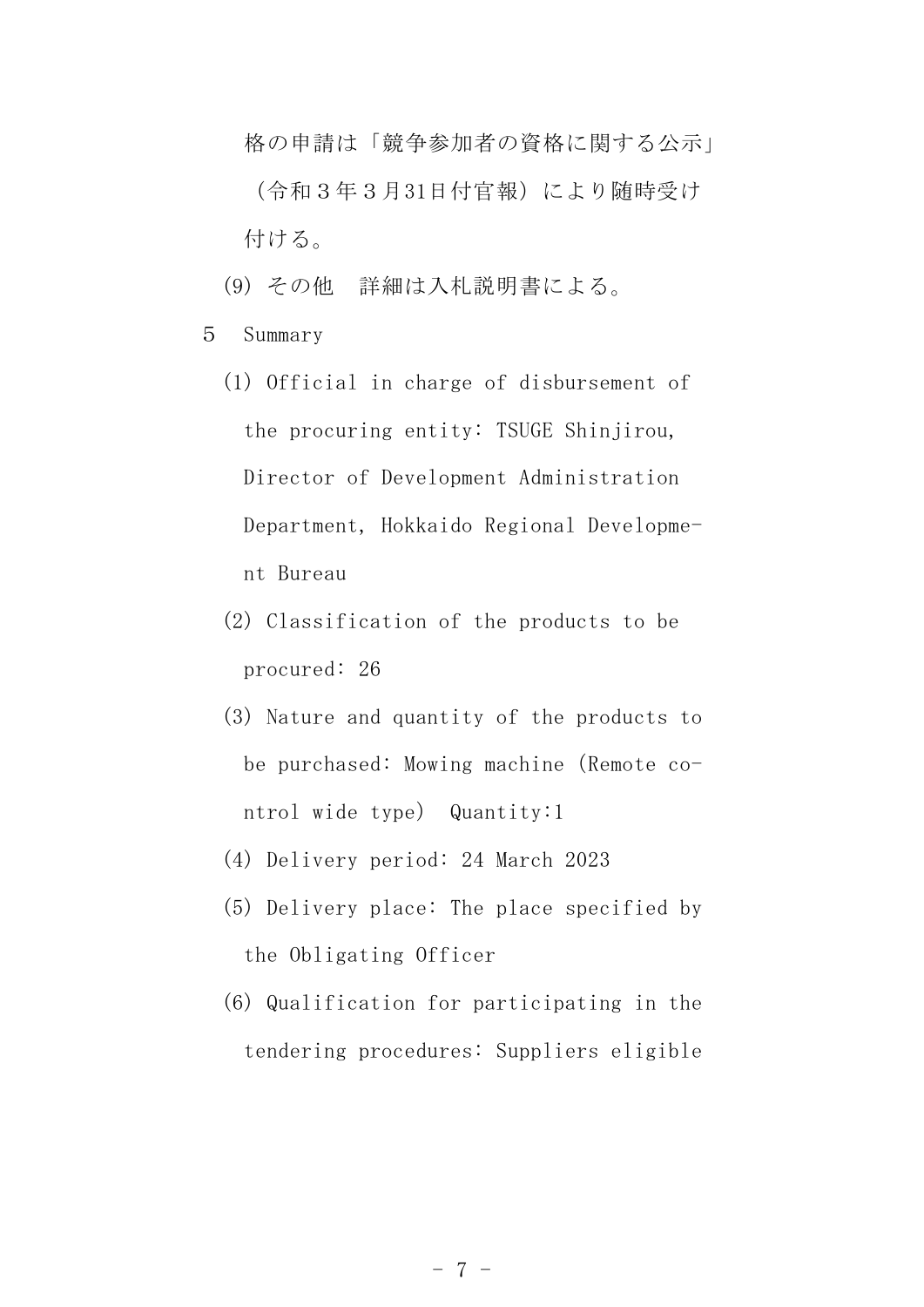for participating in the proposed tender are those who shall:

- ① not come under Article 70 and 71 of the Cabinet Order concerning the Budget, Auditing and Accounting
- ② have Grade A, B or C in terms of the qualification for participating in tenders of the"manufacture of product" or "sale of product" by Ministry of Land, Infrastructure, Transport and Tourism (Single qualification for every ministry and agency) in Hokkaido region in the fiscal year of 2022・2023・2024
- ③ have proven to have actually manufactured or delivered the products concerned or the products with performance similar to that of the products conce-

rned

④ have proven to have prepared a syst-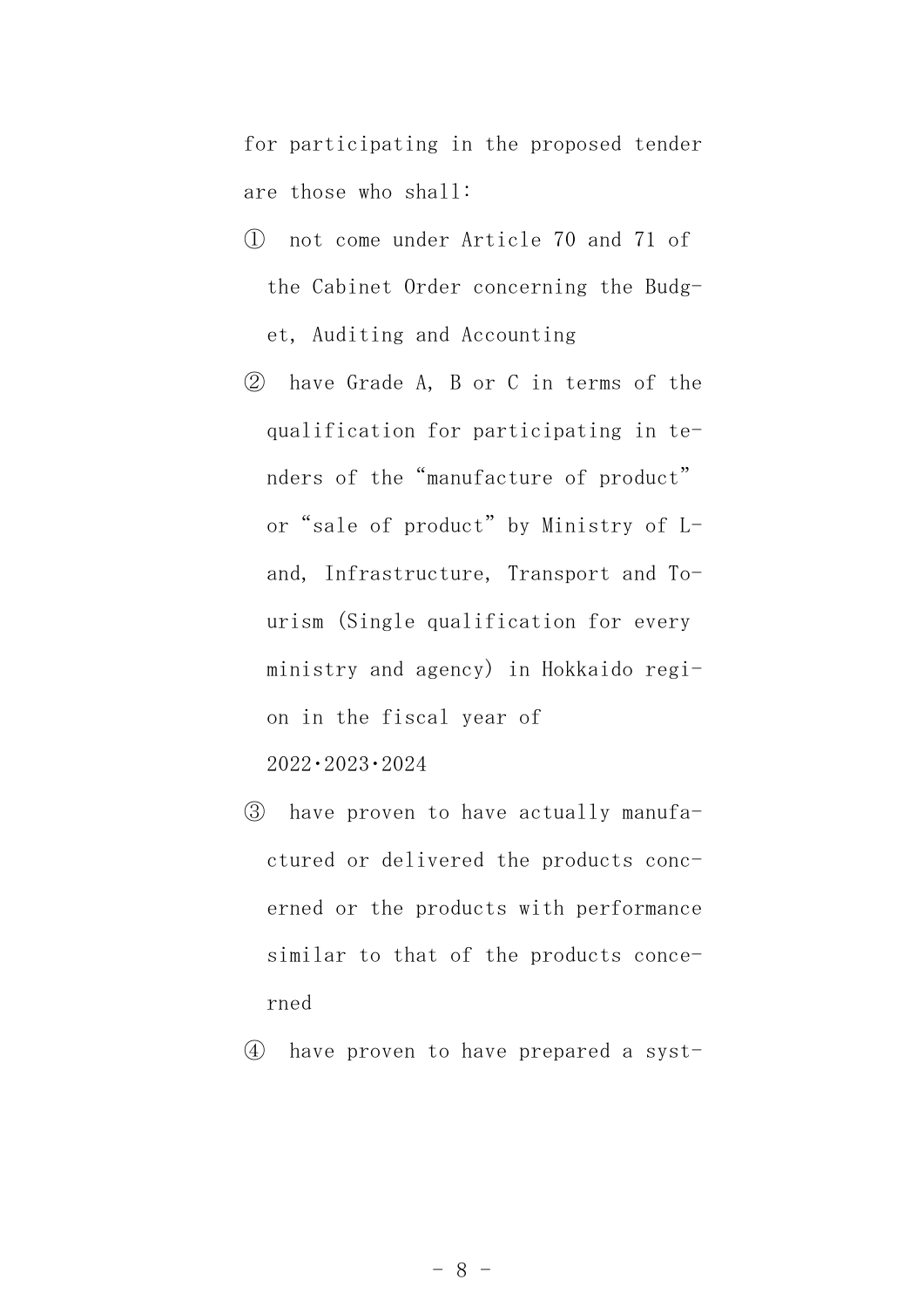em to provide rapid after-sale service and maintenance for the products concerned

- ⑤ meet the qualification requirements which the Obligating Officer may specify in accordance with Article 73 of the Cabinet Order
- ⑥ not be currently under suspension of nomination by Director-General, Hokkaido Regional Development Bureau during the time of tender opening from time limit for the submission of application forms and relevant documents for the qualification
- (7) Time limit for the submission of application forms and relevant documents for the qualification: 12:00 p.m. 25 May 2022
- (8) Time limit for tender: 12:00 p.m. 21 June 2022